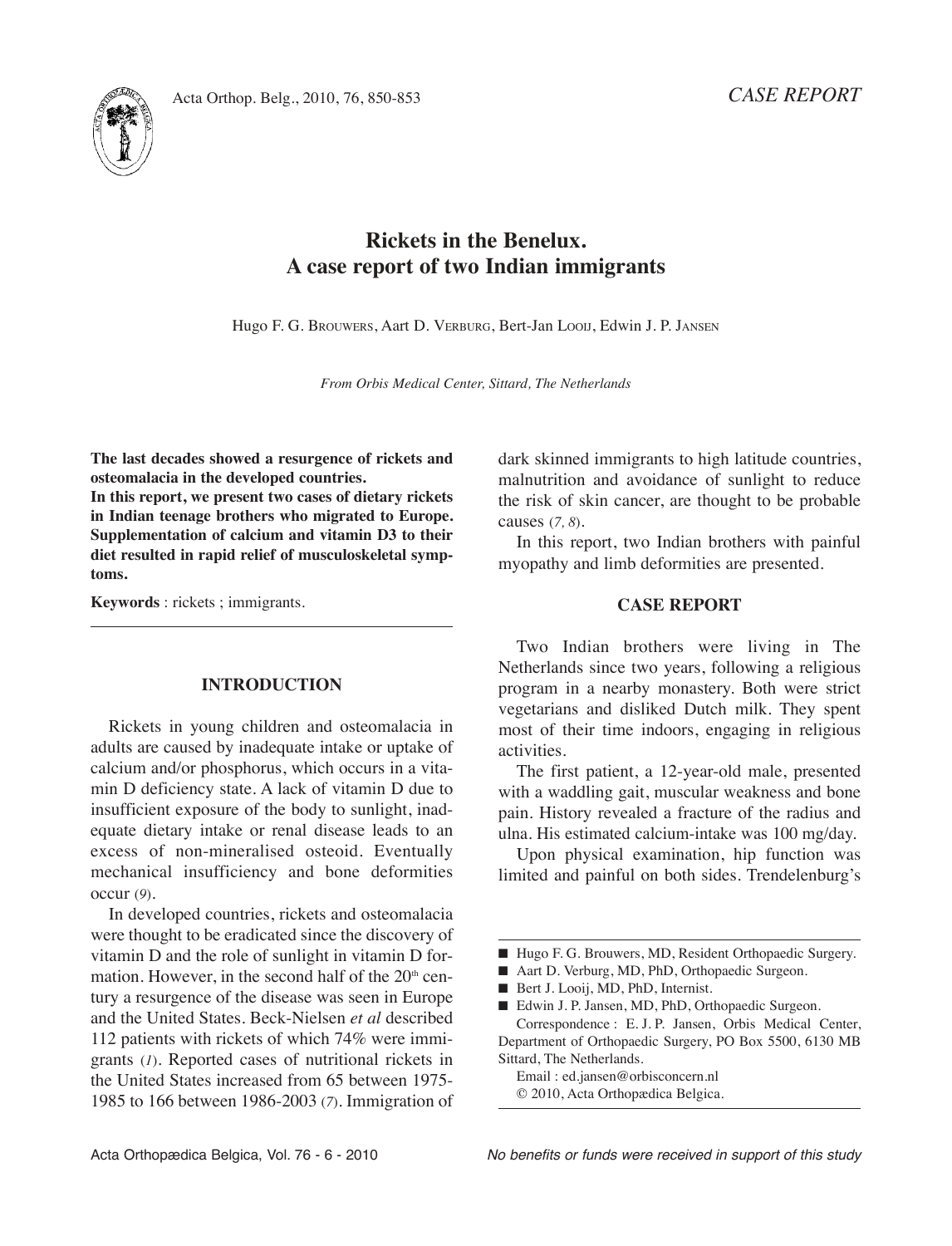sign was positive on both sides. Also Gowers' sign was positive ; he rose from his chair by climbing up his legs. Neurological examination was normal.

Initial laboratory testing revealed a low serum calcium of 1.9 mmol/L (normal range : 2.1-2.6 mmol/L), an elevated alkaline phosphatase level of 2,133 U/L (normal range  $:$  < 140 U/L) and an elevated parathyroid hormone of 715 pmol/L (normal range :  $1.0$ -7.7 pmol/L). The  $25(OH)$ vitamin D level was decreased to 8 nmol/L (normal range :  $> 25$ , optimal range :  $> 70$  nmol/L). In addition, a 24-hour urine collection revealed a hypocalciuria of less than 0.8 mmol/day (normal range : 2.5-7.5 mmol/day) and elevated hydroxyproline excretion of 1,282 μmol/day (normal range : 600-1,000 μmol/day).

Radiological images showed skeletal fuzziness of the pelvis. Technetium scintigraphy revealed a diffusely increased radioisotope uptake. Densitometry of the lumbar spine revealed a bone mass density of  $0.599$  g/cm<sup>2</sup> (T-score = -4.42).

His 14-year-old brother was admitted because of his waddling gait and pain when climbing the stairs since one and a half year. His estimated calciumintake was 330 mg/day.

upon physical examination a mild bowing of the right tibia and a painful hip rotation was found. Trendelenburg's sign was positive on both sides, in a context of general muscle weakness.

Laboratory studies revealed an elevation of the alkaline phosphatase at 1,757 u/L (normal range :  $<$  140 U/L) and an elevated parathyroid hormone at  $1,071$  pmol/L (normal range :  $1.0-7.7$  pmol/L).  $1,25(OH)<sub>2</sub>$ -vitamin D was 61 pmol/L (normal range : 52-164 pmol/L) and 25(OH)-vitamin D was decreased to 4 nmol/L (normal range  $\approx$  25, optimal range :  $> 70$  nmol/L). In addition, there was a hypocalciuria of 1.2 mmol/day (normal range : 2.5-7.5 mmol/day) and an elevated hydroxyproline excretion in the urine of 1,778 μmol/day (normal range : 46-350 μmol/day).

Densitometry of the lumbar spine revealed a bone mass density of  $0.701$  g/cm<sup>2</sup> (T-score = -3.57).

Next to diffuse skeletal fuzziness, radiographic evaluation showed demineralisation of the distal ulna and radius of both wrists (fig 1a), bowing of the right tibia (fig 1b) and widening of both

femoral epiphyses (fig 1c). Technetium scintigraphy revealed increased activity in both hip joints with a higher uptake in both femoral proximal diaphyses. The epiphyses appeared enlarged with increased height and width.

Both patients were treated with vitamin D<sub>3</sub> (cholecalciferol) and calcium (calcium carbonate), given orally in doses of respectively 800 Iu and 1,000 mg daily.

After 2 months of supplementation walking was normalised. After 6 months both patients had only minor skeletal complaints with heavy exercise. The bone mineralisation had increased on radiological examination.

In the first patient, supplementation during 5 months resulted in a decrease of the alkaline phosphatase level from 2,133 U/L to 489 U/L (normal range  $:$  < 140 U/L), an elevation of serum calcium from 1.9 mmol/L to 2.3 mmol/L (normal range : 2.1-2.6 mmol/L) and 25(OH)-vitamin D from 8 nmol/L to 31 nmol/L (optimal range :  $> 70$  nmol/L).

The alkaline phosphatase in the second patient decreased from 1,757 U/L to 310 U/L (normal range :  $\lt$  140 U/L). The 25(OH)-vitamin D increased from 4 nmol/L to 32 nmol/L (optimal range :  $>$  70 nmol/L). Phosphorus was 1.3 mmol/L and calcium 2.3 mmol/L.

## **DISCUSSION**

In developed countries rickets and osteomalacia are rare disorders, but they can be found in Asian immigrants to Northern Europe. The combination of inadequate exposure to sunlight and poor dietary intake of vitamin D, makes them susceptible to the development of these diseases. The major source of vitamin D is from cutaneous production, whereas only 10% of vitamin D is derived from the diet. However, the dietary intake of vitamin D is not a negligible factor. In a study among Asians in South London, Finch *et al* demonstrated that the major determinant of osteomalacia was related to the degree of vegetarianism (*5*).

Vitamin D is a prohormone for the activated  $1,25(OH)<sub>2</sub>$ -vitamin D, which regulates the calcium and phosphorus homeostasis. Vitamin D deficiency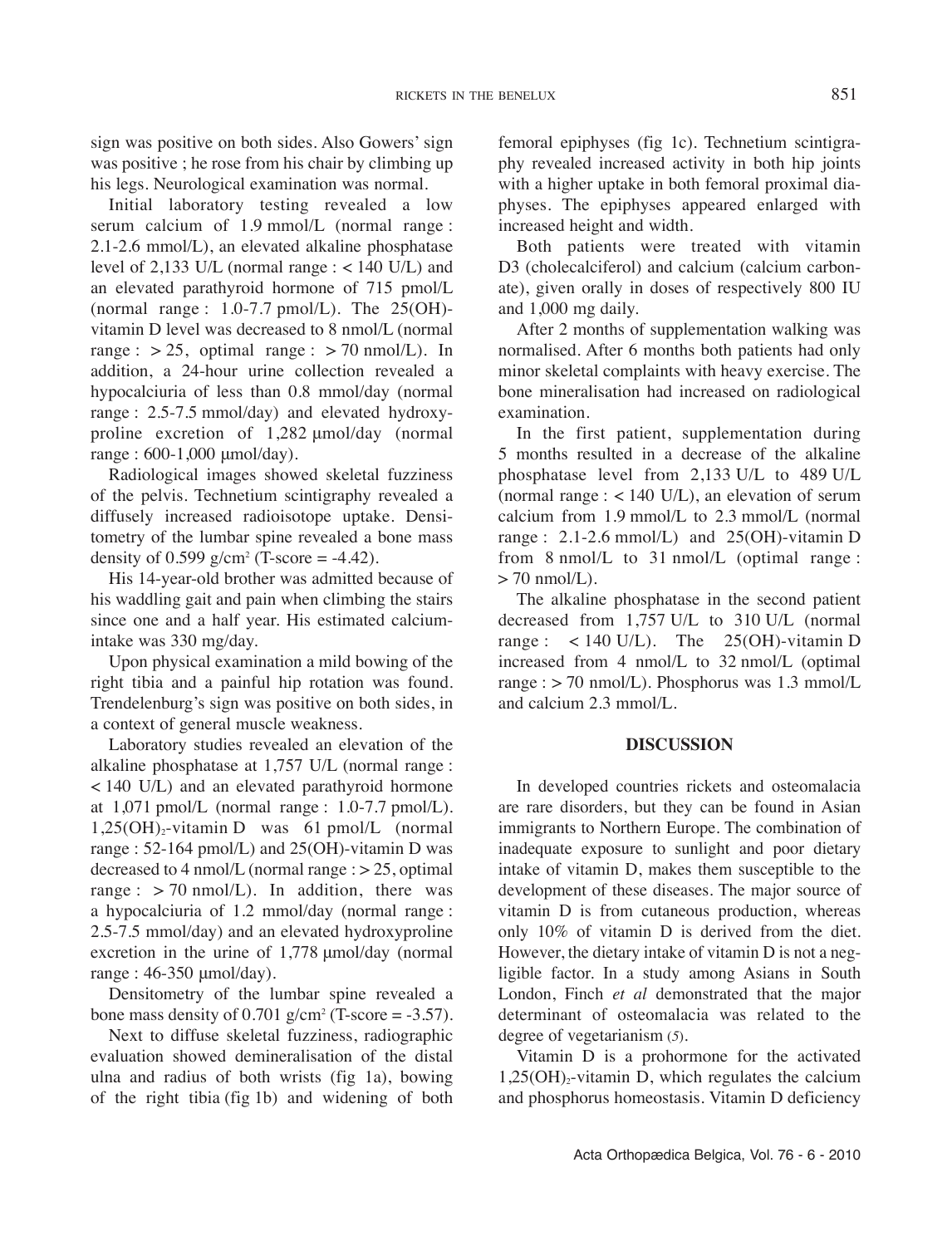

*Fig. 1***.** — Radiographs of the 14-year-old patient showing demineralisation and loss of trabeculae of the distal radius and ulna of both wrists (a), bowing of the right tibia (b) and widening of the epiphysis of the right hip (c).



is characterised by a low-normal serum calcium level, low levels of serum phosphorus and high serum parathyroid hormone (PTH) levels. The serum alkaline phosphatase is an excellent screening tool, being elevated in 80-90% of cases. PTH is the most sensitive screening test for vitamin D deficiency. Besides, there is a decreased urinary excretion of calcium and increased phosphaturia. The plasma concentration of  $1,25(OH)_{2}$ -vitamin D may be normal despite low levels of 25(OH)-vitamin D due to increased conversion by 1-α-hydroxylase, one of the consequences of hyperparathyroidism (*7*).

The inadequate mineralisation in rickets occurs in the bone and cartilage of the growth plate. Continuing formation of new cartilage without mineralisation of the epiphyseal cartilage cells leads to increased thickness of the epiphyseal plate, loss of